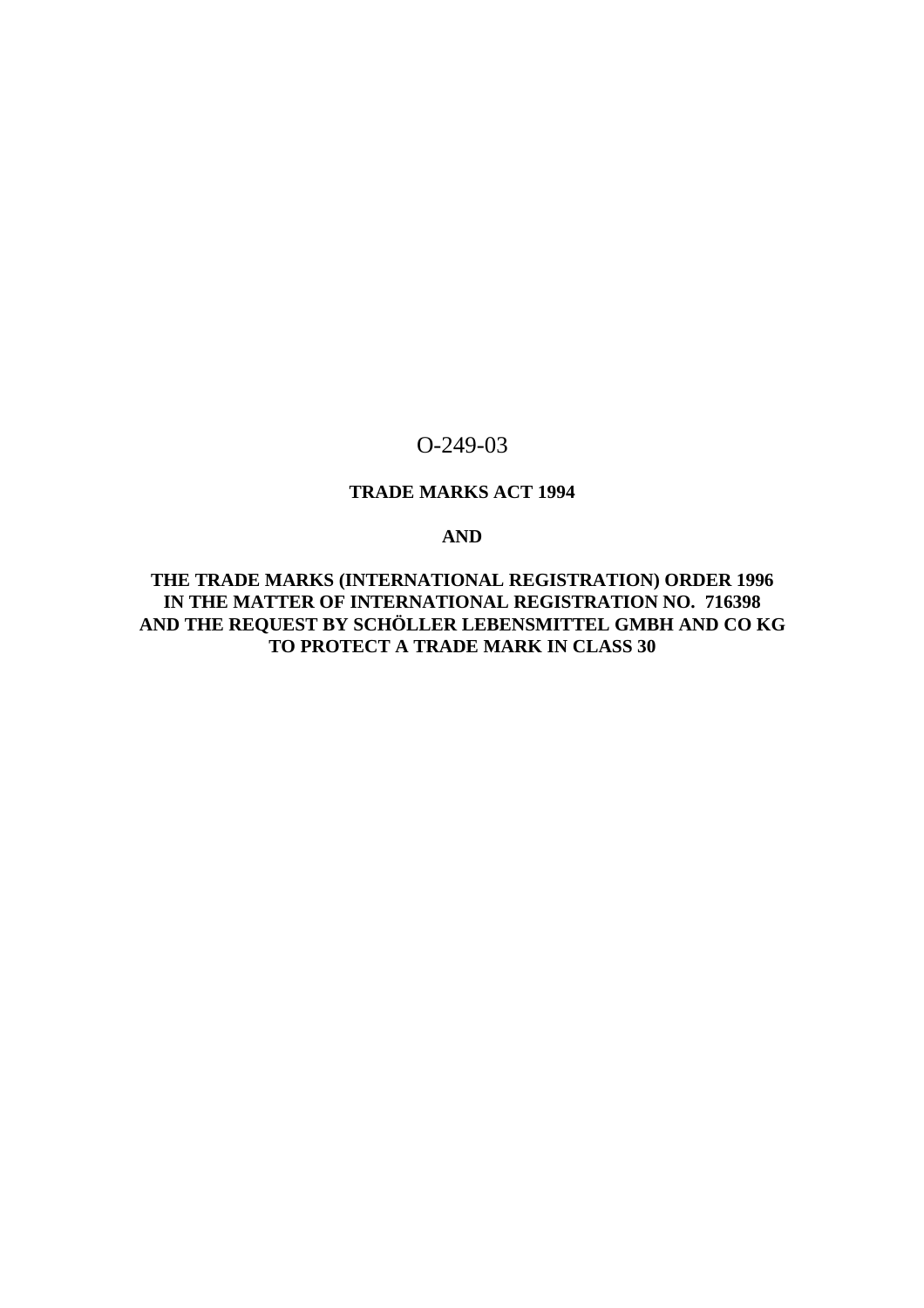#### **TRADE MARKS ACT 1994**

**AND**

## **THE TRADE MARKS (INTERNATIONAL REGISTRATION) ORDER 1996 IN THE MATTER OF INTERNATIONAL REGISTRATION NO. 716398 AND THE REQUEST BY SCHÖLLER LEBENSMITTEL GMBH AND CO KG TO PROTECT A TRADE MARK IN CLASS 30**

#### **Background**

1. On 12 August 1999, Schöller Lebensmittel GmbH & Co KG, 137 Bucher Strasse, D-90419 Nürnberg (Germany), on the basis of International Registration 716398, requested protection in the United Kingdom under the provisions of the Madrid Protocol of the mark:



The following words appear beneath the mark on the form of notification:

Colours claimed: Orange, yellow, green, white, red

Protection is sought in class 30 in respect of:

Edible ice, preparations essentially made of edible ice.

2. It was considered that the request failed to satisfy the requirements for registration in accordance with Article 3 of the Trade Marks (International Registration) Order 1996 and notice of refusal under Article 9(3) was given because the mark is excluded from Registration by Sections 3(1)(b) and (c) and Section 5(2) of the Trade Marks Act 1994. This is because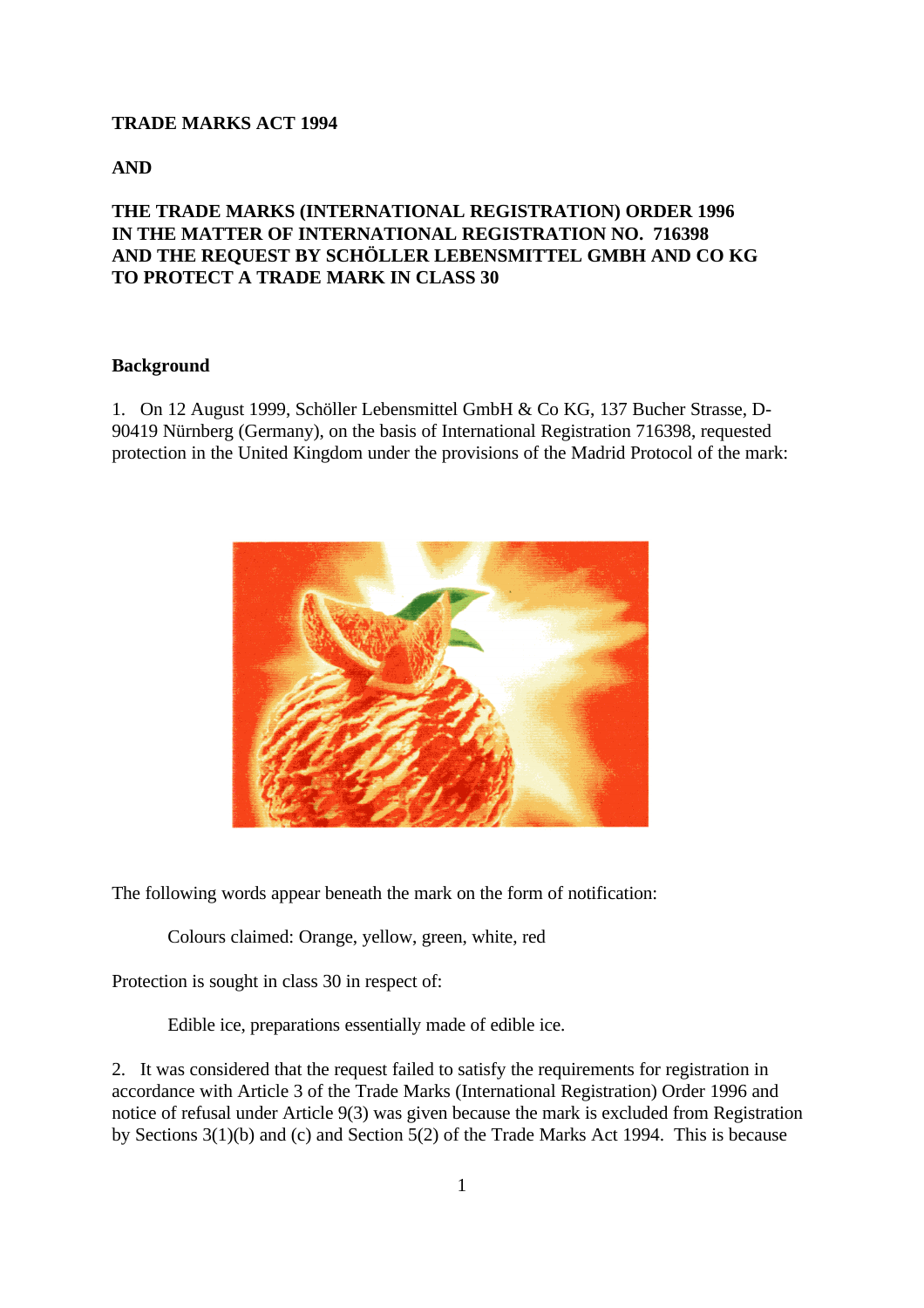the mark consists of the device of ice cream and a non-distinctive background, being a sign which may serve in trade to designate the kind and quality of the goods. In addition it was considered there would be a likelihood of confusion with earlier marks as defined in Section 6 of the Act. However, the objection under Section 5(2) of the Act was subsequently waived and I need make no further mention of it in this decision.

3. At a hearing, at which the applicants were represented by Ms M Marshall of J A Kemp & Co, their trade mark attorneys, the objections under Section 3(1)(b) and (c) of the Act were maintained.

4. Following the hearing evidence of use of the mark was filed on 28 February 2002 with the purpose of showing that the mark had acquired a distinctive character as a result of that use. However, this evidence was not considered sufficient to overcome the objection which was maintained.

5. Notice of refusal was issued under Article 9(3) and I am now asked under Section 76 of the Act and Rule 62(2) of the Trade Marks Rules 2000 to state in writing the grounds of my decision and materials used in arriving at it.

#### **The Law**

6. The relevant parts of Section 3(1) of the Act are as follows:

"The following shall not be registered -

- (a) .......................................
- (b) trade marks which are devoid of any distinctive character,
- (c) trade marks which consist exclusively of signs or indications which may serve, in trade, to designate the kind, quality, quantity, intended purpose, value, geographical origin, the time of production of goods or of rendering of services, or other characteristics of goods or services,
- (d) ......................................

Provided that, a trade mark shall not be refused registration by virtue of paragraph (b), (c) or (d) above if, before the date of application for registration, it has in fact acquired a distinctive character as a result of the use made of it."

#### **The Prima Facie Case for Registration**

#### **The Law**

7. The test for distinctiveness was laid down by Mr Justice Jacob in the TREAT case [1996] RPC 281 page 306 lines 2-5 when he said: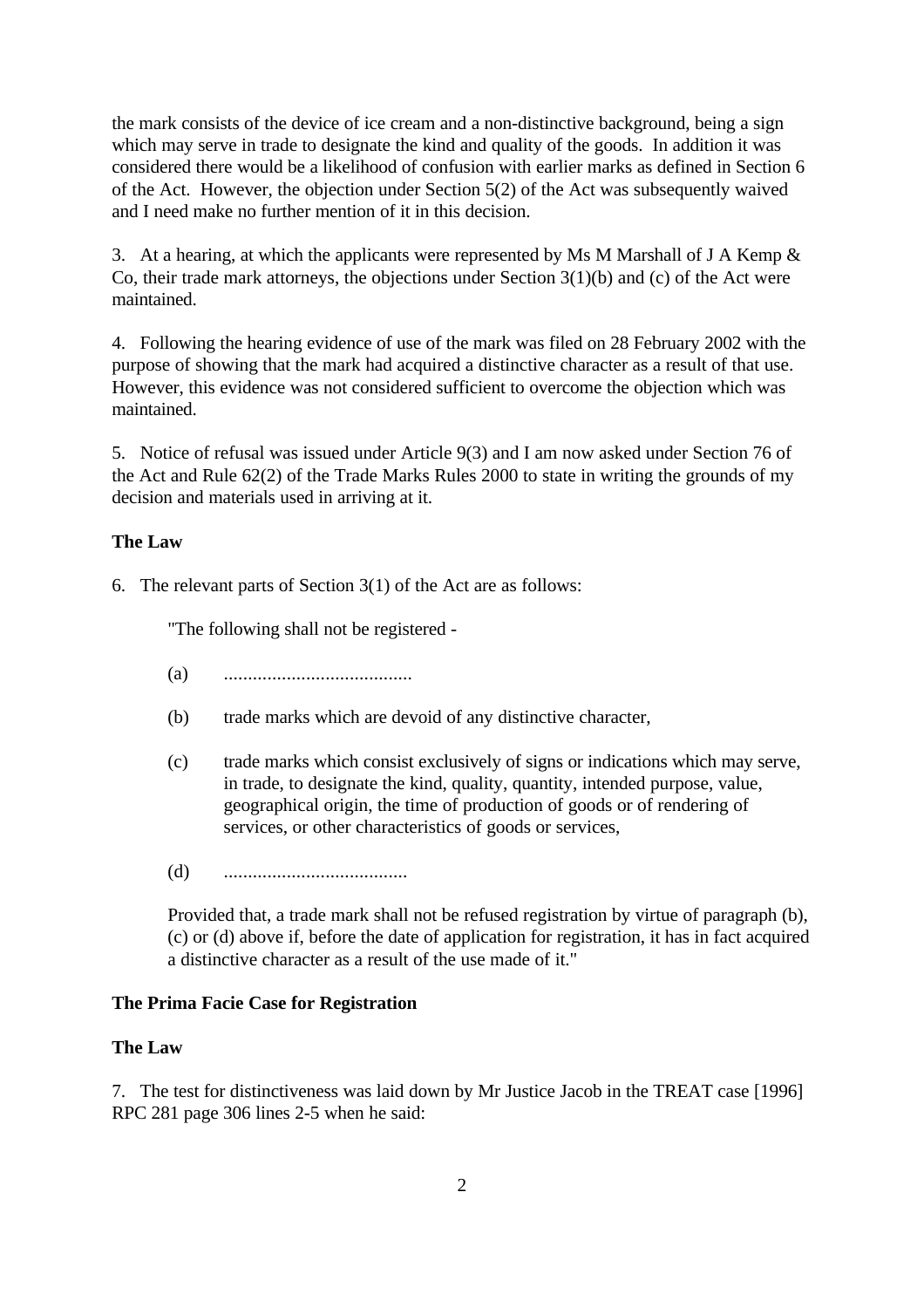"What does *devoid of distinctive character* mean? I think the phrase requires consideration of the mark on its own, assuming no use. Is it the sort of word (or other sign) which cannot do the job of distinguishing without first educating the public that it is a trade mark?"

In the Proctor & Gamble Limited's application (1996 RPC 281), Walker LJ said:

"Despite the fairly strong language of Section 3(1)(b), "devoid of any distinctive character" - and Mr Morcom emphasised the word "any" - that provision must in my judgment be directed to a visible sign or combination of signs which can by itself readily distinguish one trader's product - in this case an ordinary, inexpensive household product - from that of another competing trader. Product A and Product B may be different in their outward appearance and packaging, but if the differences become apparent only on close examination and comparison, neither can be said to be distinctive"

A definition of what is meant by distinctive character and what is required of it can also be found in the European Court of Justice judgement on the *Philips* case [2003] R.P.C. 2, at paragraphs 30 and 47:

"Moreover, according to the case-law of the Court, the essential function of a trade mark is to guarantee the identity of the origin of the marked product to the consumer or end-user by enabling him, without any possibility of confusion, to distinguish the product or service from others which have another origin, and for the trade mark to be able to fulfil its essential role in the system of undistorted competition which the Treaty seeks to establish, it must offer a guarantee that all the goods or services bearing it have originated under the control of a single undertaking which is responsible for their quality ..."

"... it is clear from Article 2 of the Directive that a trade mark has distinctive character if it serves to distinguish, according to their origin, the goods or services in respect of which registration has been applied for. It is sufficient, as is clear from paragraph 30 of this judgment, for the trade mark to enable the public concerned to distinguish the product or service from others which have another commercial origin, and to conclude that all the goods or services bearing it have originated under the control of the proprietor of the trade mark to whom responsibility for their quality can be attributed."

8. In correspondence and at the hearing the agent argued that the Section 3(1) objection was unjustified. She maintained that when the mark is considered as a whole it is an unusual and distinctive mark which contained stylistic and artistic aspects. In particular she referred to the combination of colours claimed and the artistic aspects which she argued gave the mark as a whole an unusual and distinctive quality. This argument did not persuade me that the mark was not devoid of any distinctive character.

9. The application is for a sign which is a device of a scoop of ice cream. It is represented in a specific combination of the colours orange, yellow, green, white and red with the addition of a slice of fruit.

10. I have considered the individual elements of the mark, and even when taken in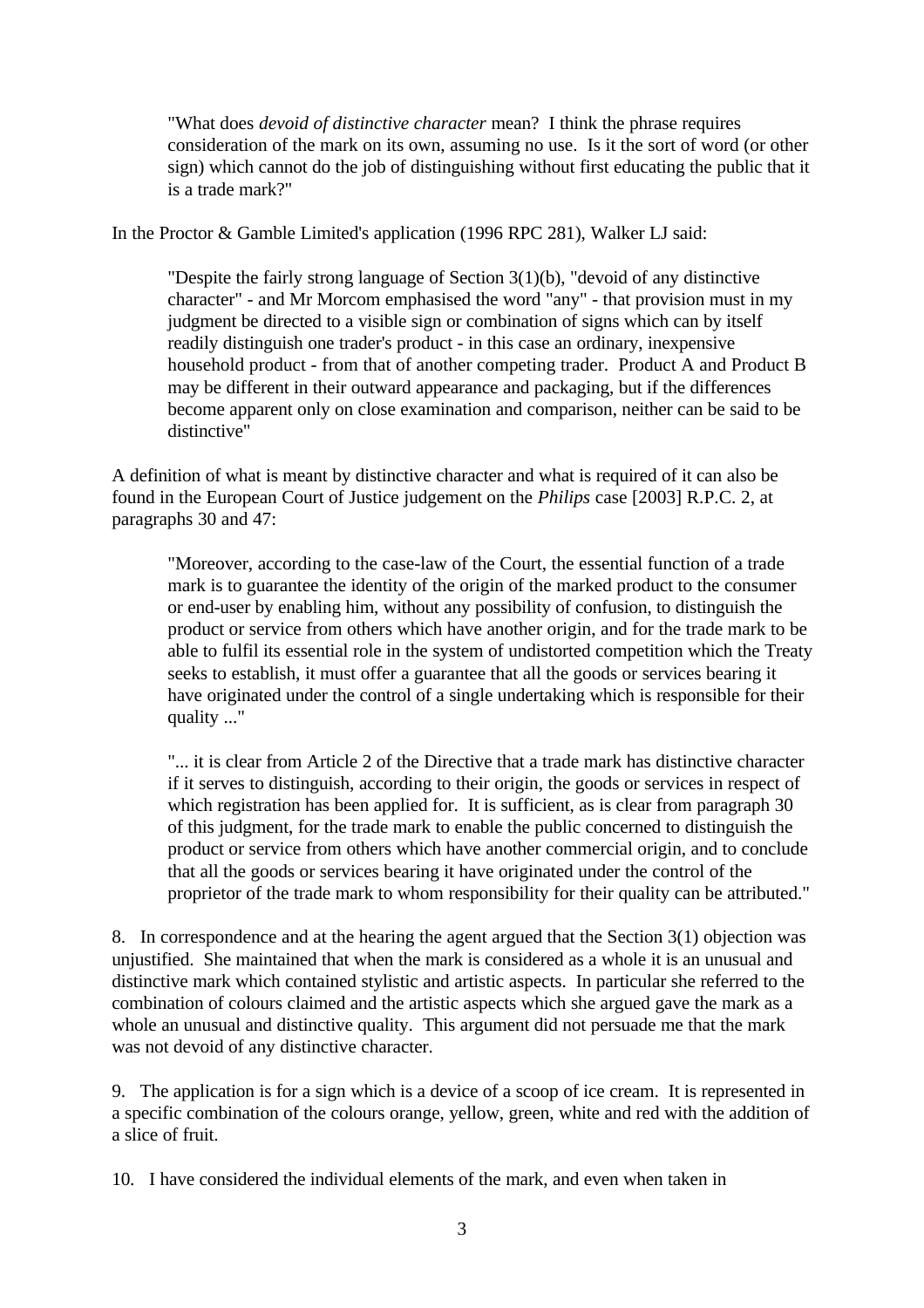combination, I take the view that the mark as a whole is devoid of any distinctive character.

11. At a hearing before me I advised Ms Marshall that the objections under Sections 3(1)(b) and (c) of the Act were maintained. However, I agreed to allow the applicants further time to consider the position and submit evidence of acquired distinctiveness.

# **The Case for Registration based on Acquired Distinctiveness**

## **The Law**

12. In the *Windsurfing Chiemsee* case, the ECJ ruled on the nature of the enquiry as to whether a mark has acquired a distinctive character under Article 3(3) (Section 3(1) proviso). It held that the national authorities may take into account evidence from a variety of sources, but a finding that the mark has come to denote the goods as coming from a particular undertaking must necessarily mean that the provisions of Article 3(3) are met. The Court held:

"In assessing the distinctive character of a mark in respect of which registration has been applied for, the following may also be taken into account: the market share held by the mark; how intensive, geographically widespread and long-standing use of the mark has been; the amount invested by the undertaking in promoting the mark; the proportion of the relevant class of persons who, because of the mark, identify goods as originating from a particular undertaking; and statements from chambers of commerce and industry or other trade and professional associations" (paragraph 51).

"If, on the basis of those factors, the competent authority finds that the relevant class of persons, or at least a significant proportion thereof, identify the goods as originating from a particular undertaking because of the trade mark, it must hold that the requirement for registering the mark laid down in Article 3(3) of the Directive is satisfied" (paragraph 52).

# **The Evidence**

13. Evidence in support of this application was filed. The evidence consists of a Statutory Declaration by Michael James Godwin the Managing Director of Schöller Ice Cream Limited together with supporting exhibits. Mr Godwin declares that the trade mark in question was first used in the United Kingdom in 1989. Turnover for the year 1999 was provided and is set out below:

|      | <b>TURNOVER</b> |              |
|------|-----------------|--------------|
| Year |                 | $\mathbf{f}$ |
| 1999 |                 | 135,070      |

14. Mr Godwin further declares that the annual marketing expenditure in connection with Schöller ice cream as a whole is in the region of £200,000 and covers advertising, attendance at exhibitions, the provision of brochures, menus and point of sales promotional material.

15. Exhibit MJG1 is a selection of brochure material and exhibit MJG2 provides copies of photographs of exhibition stands.